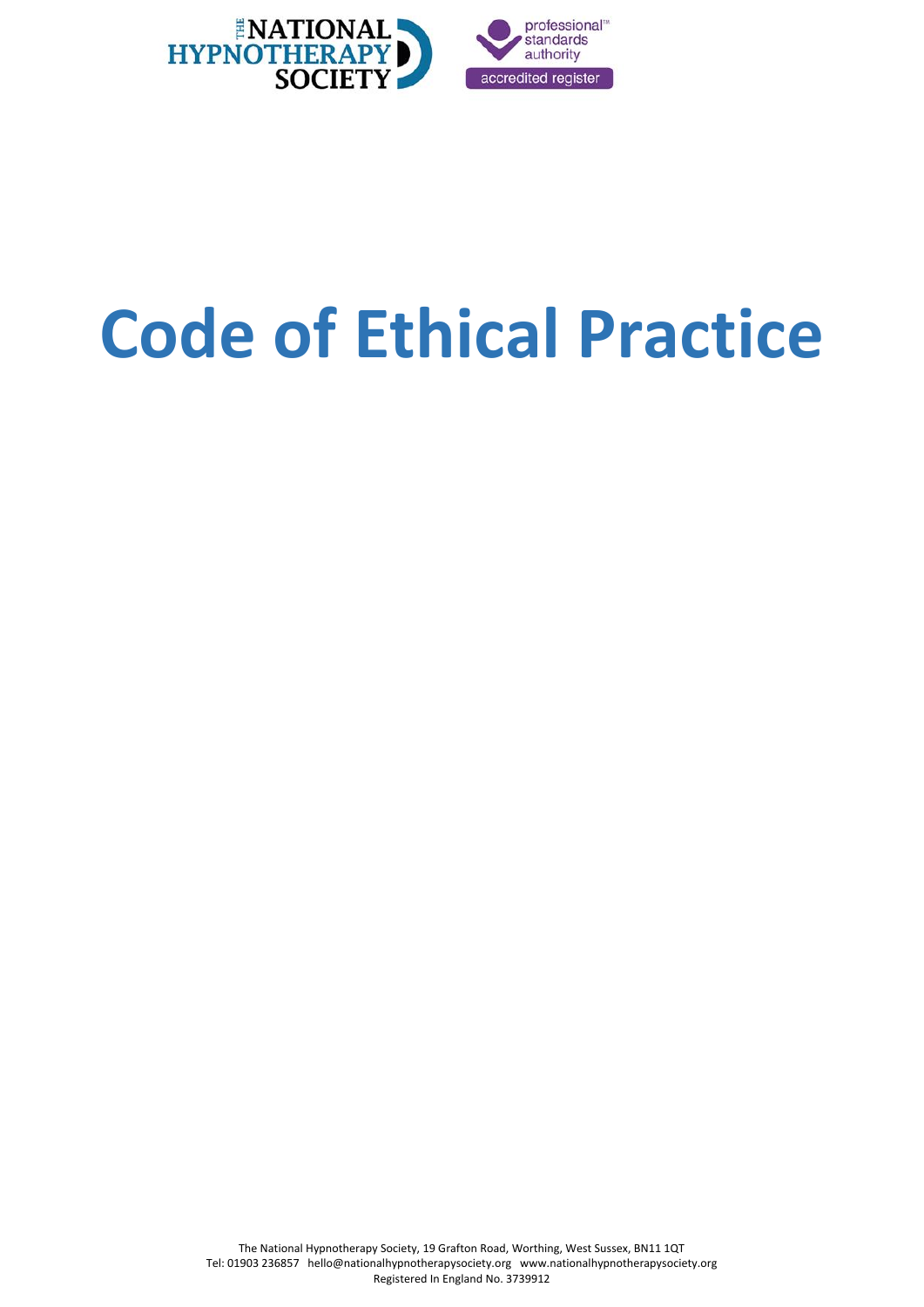

# **Table of Contents**

| Treatment of Minors and Those Classified as Persons with Special Needs or Vulnerabilities 10 |
|----------------------------------------------------------------------------------------------|
|                                                                                              |
|                                                                                              |
|                                                                                              |
|                                                                                              |
|                                                                                              |
|                                                                                              |
|                                                                                              |
|                                                                                              |
|                                                                                              |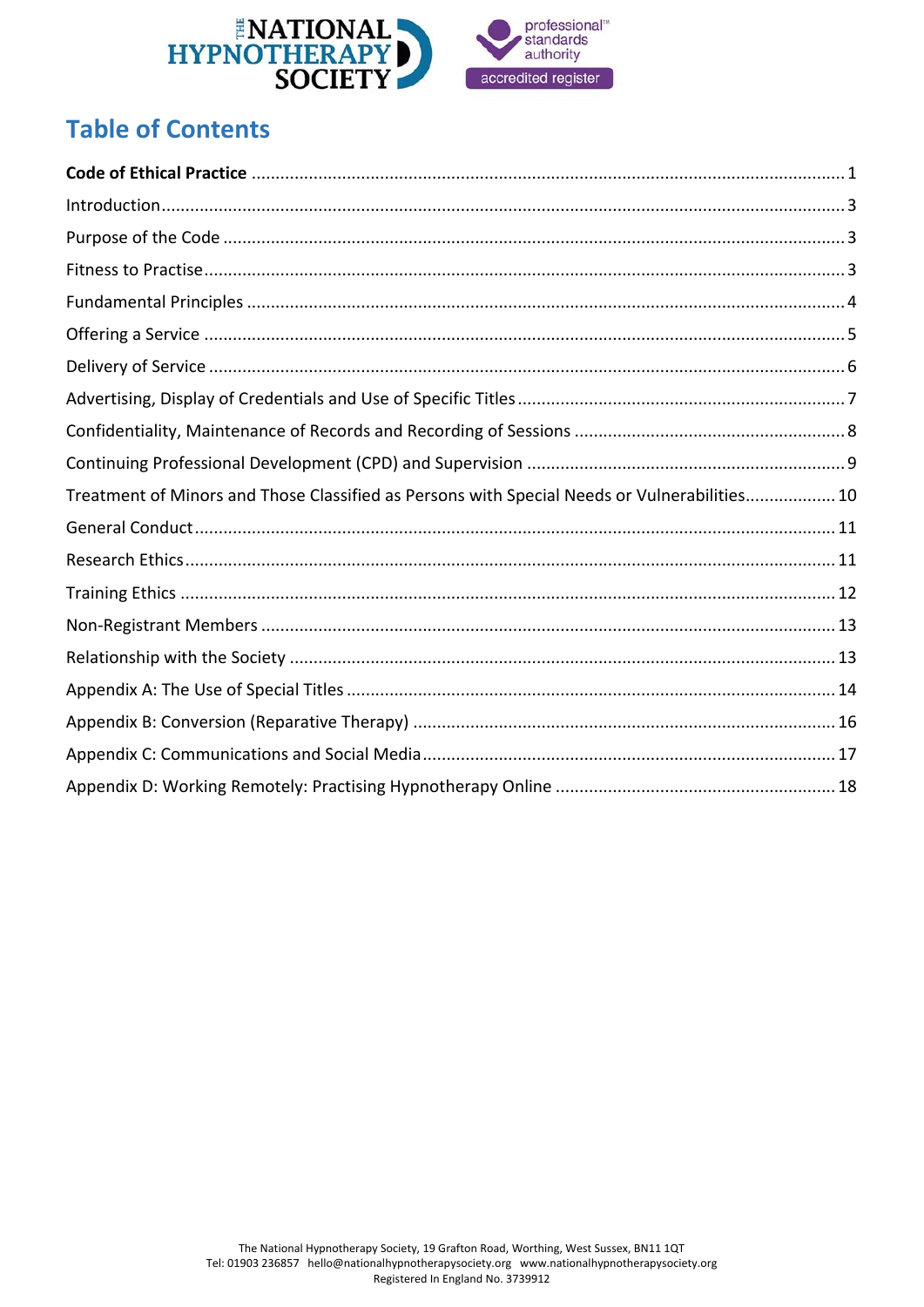

### <span id="page-2-0"></span>**Introduction**

Ethical considerations are more than polarised judgements of right and wrong. They involve exploring principles, morals and values behind a particular intent, intervention and action.

The code sets out the fundamental principles that inform the National Hypnotherapy Society's (HS) approach to ethical issues. It also provides expectations of how practitioners will conduct themselves as members of the HS with these principles in mind.

Ethics can sometimes be confused with law. Some ethics are beyond the remit of law and say more about our commitment as a Society to our clients and the community we serve. For example, it is not actually unlawful per se to embark on a consensual sexual relationship with a client, but it would contravene the HS Code of Ethical Practice which states that a practitioner will not "cross the boundaries appropriate to the therapeutic relationship".

# <span id="page-2-1"></span>**Purpose of the Code**

The Code sets out the standards expected of all members of the National Hypnotherapy Society, for the guidance of members (individual, supervisor, training provider or organisational). Members of the Society are expected to inform prospective and present clients, as well as former clients who contact a Member following ending hypnotherapy, both of the Code and how to access it online.

Clients and former clients who believe that a Member of the Society has failed to provide the standards of service expected by the Society, having raised their concern with the Member and received no satisfaction, may contact the Society for advice on making a formal complaint. Full details can be found at [https://nationalhypnotherapysociety.org/have-a-concern/complaints-process.](https://nationalhypnotherapysociety.org/have-a-concern/complaints-process)

# <span id="page-2-2"></span>**Fitness to Practise**

Under our complaints procedure, we consider a practitioner's fitness to practise. Outcomes could be fit to practise (no concerns raised), impaired fitness to practise (for example but not limited to, a lack of CPD and further training needed, or decline in personal health and wellbeing), fit to practise with sanctions (for example but not limited to, further supervision needed and/or report needed), and unfit to practise (serious and/or multiple breaches of the Code of Ethics). Please see complaints procedure for further detail<https://nationalhypnotherapysociety.org/have-a-concern/complaints-process>

As well as abiding by the Code of Ethical Practice and following guidance from the Society, a practitioner must consider their own self-care and wellbeing in remaining fit to practise in accordance with the fifth fundamental principle, integrity and self-responsibility.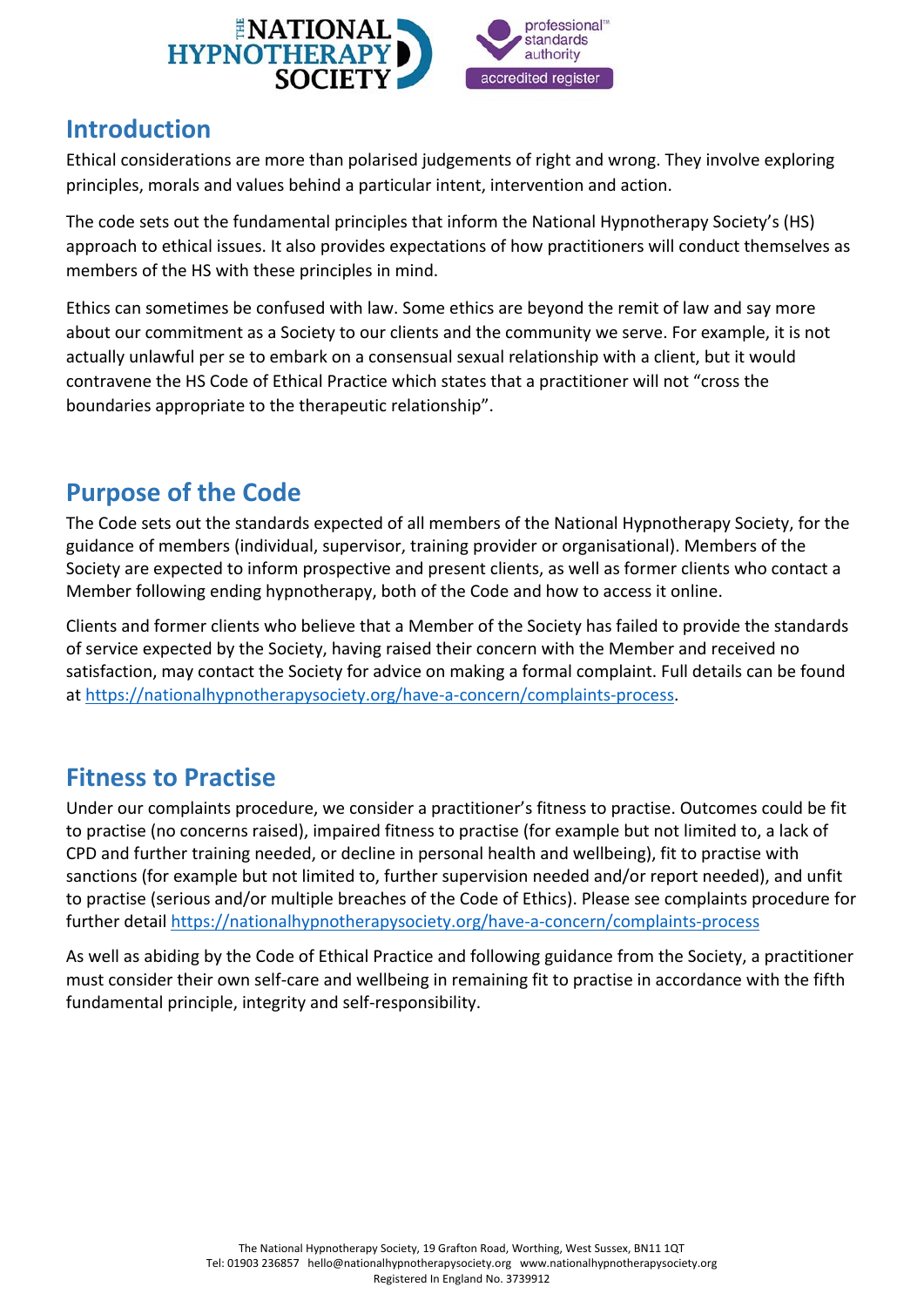

# <span id="page-3-0"></span>**Fundamental Principles**

The ethical principles are set out here to inspire members towards best practice. Ethical decision making is dependent on context which then produces variables and grey areas for consideration. Therefore, there cannot be an obligation to choose one principle above another but rather a framework of principles in which to consider the context of the situation and practitioner involved.

Since 1984 this framework has been developed worldwide and we particularly reference the work of Kitchener (1984) and Kitchener and Anderson (2011).

Although these principles cannot be used to find a 'right or wrong' ethical decision they can be used to make a 'best clinical judgement' and a practitioner of HS will need to demonstrate that they have considered these principles in their ethical practice and decision making, especially discussing them with their supervisor.

The fundamental principles of this code are:

- 1. **Working towards the good of clients and doing no harm (Beneficence and Non-maleficence)** Practitioners hold the welfare of clients central to their work and so commit to avoiding harm.
- 2. **Being trustworthy and responsible (Fidelity)**

Practitioners endeavour to establish trust with their clients and the community in which they work. Therefore, practitioners not only honour the trust placed in them by their clients and the community but also act in a respectful, professional and ethical manner when representing their profession.

3. **Respect for the dignity and rights of the client (Autonomy)**

Clients have the right to self-determination and to be shown dignity and respect for making their own lawful decisions.

#### 4. **Justice**

Practitioners are aware of their own judgements based on their own experiences and need to take precautions (supervision) to provide a service that is not restricted by their own prejudice and limitations of experience. This also means showing respect for diversity of persons, without prejudice to colour, race, belief, gender, sexuality, social context, and mental and physical abilities.

#### 5. **Integrity and self-responsibility**

Practitioners work to be as honest, truthful and accurate as possible. They are also responsible for looking after their own needs and health. So, a practitioner will only commit to a practice that they can offer being aware of own expertise, training, health and wellbeing and let the client know if anything changes.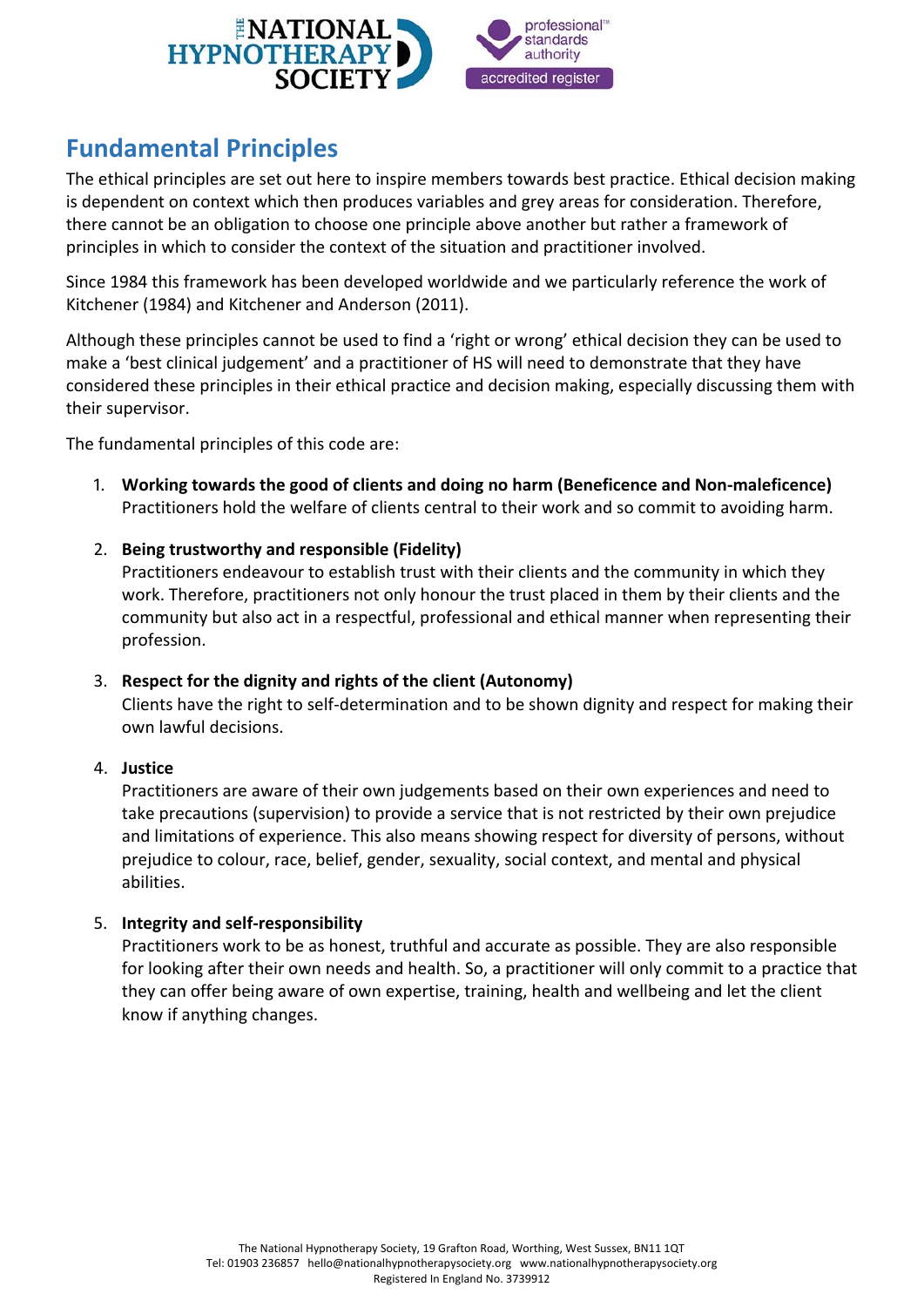

# <span id="page-4-0"></span>**Offering a Service**

Only those qualified to do so, being a registrant member of the Society (Registrant, Accredited Registrant or Fellow Registrant), may offer their services to the general public. Students may only offer services in a manner appropriate to their training and in accordance with any guidance set out by their training provider.

- 1. Provide a service to clients solely in areas in which they are trained and competent to do so.
- 2. Ensure that the premises where hypnotherapy takes place and all facilities offered to clients are suitable, appropriate for the service provided and respectful of the clients need for privacy.
- 3. Discuss with clients the realistic outcomes and limitations of the service offered.
- 4. Inform clients of the confidentiality of the service offered, including any limitations on confidentiality required by law and for the purpose of supervision.
- 5. Respect the autonomy of clients to choose whether or not to avail themselves or continue to avail themselves of the service offered.
- 6. Produce when asked evidence of current professional indemnity insurance.
- 7. Have a current DBS certificate if working with minors and vulnerable adults, and to produce it when requested. Further details about DBS certificates can be found in the members area of the website.
- 8. Explain fully to clients in advance of any service: the fee levels, precise terms of payment and any charges which might be imposed for non-attendance or cancelled appointments.
- 9. Agree clear and transparent contracts and/or terms and conditions, in writing where appropriate, which do not use unreasonable terms or restrict the statutory rights of clients.
- 10. Ensure that any advertising and promotion of services complies with the Code of Advertising Practice, the CAP Code, ASA Good Practice guidance and Consumer Protection from Unfair Trading Regulations.
- 11. Not offer clients a therapeutic relationship on the basis of misleading title use (see Appendix A)
- 12. Inform prospective, present, and former clients if therapy is resumed, of the Society's Code of Ethics and how to access it.
- 13. Inform clients wishing to address perceived failures by the Member of any arrangements of independent mediation and also of their right to make a complaint under the Society's Complaints Procedure.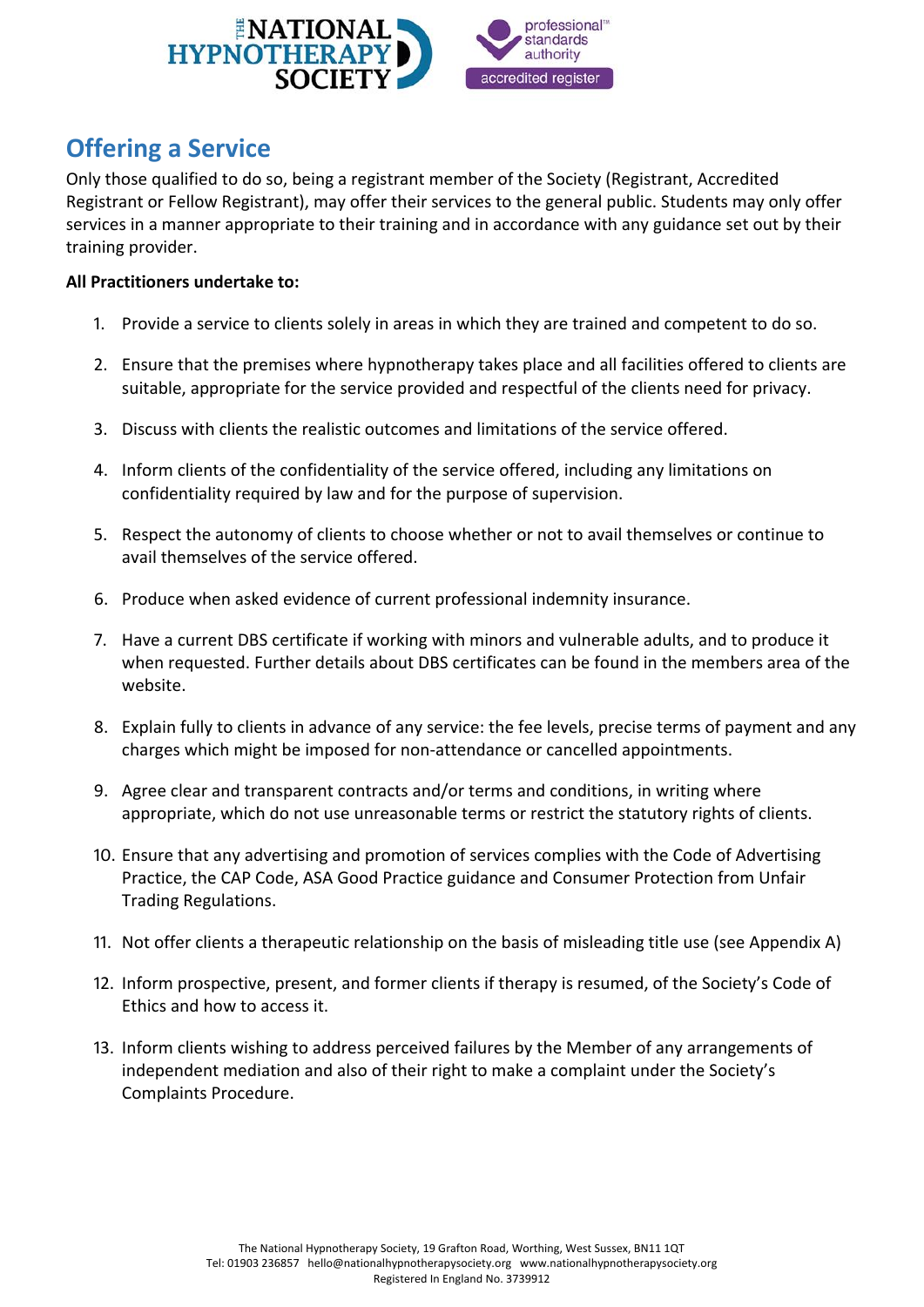

# <span id="page-5-0"></span>**Delivery of Service**

Only those qualified to do so, being a registrant member of the Society (Registrant, Accredited Registrant or Fellow Registrant) may deliver their services to the general public. Students may only offer services in a manner appropriate to their training and in accordance with any guidance set out by their training provider.

- 1. Work in ways that promote client autonomy and well-being and that maintain respect and dignity for the client.
- 2. Demonstrate a fully developed, professional awareness of diversity issues; and specifically not permit considerations of religion, nationality, gender, sexual orientation, marital status, age, disability, politics or social standing to adversely influence client treatment. (See Appendix B)
- 3. Refrain from using their position of trust and confidence to:
- 4. Cross the boundaries appropriate to the therapeutic relationship. This includes, but not limited to: having sexual relationships with or behaving sexually towards clients, supervisees or trainees; maintaining the confidentiality of hypnotherapy as far as the law allows; or by exploiting them emotionally, financially or in any other way whatsoever.
- 5. Touch the client in any way that may be open to misinterpretation, for example, but not limited to: a hand on the knee, or a supportive hug. N.B. Before using any touch as a component of hypnotherapy, an explanation should be given, and permission received. This can be verbal permission and should be written in case notes
- 6. Decline with explanation, inappropriate gifts, gratuities or favours from a client. Examples include, but are not limited to: financial gifts, event or discount vouchers, objects of substantial monetary value. The offering of any gift in therapy is an important event in the therapist-client relationship, and its implications should be discussed with the client and considered in supervision.
- 7. Should any relationship (i.e. any enduring personal or professional connection other than the clinical relationship between client and therapist) occur or develop between either hypnotherapist and client, or members of their respective immediate families, the therapist should consult their supervisor at the earliest opportunity. It is likely to be appropriate to cease accepting fees, work towards terminating the therapeutic relationship in an appropriate manner and arranging a carefully considered referral to another suitable therapist at the earliest opportunity.
- 8. Be consistent with the welfare and expressed wishes of the client and never protract therapy unnecessarily and to terminate therapy at the earliest moment consistent with the welfare and expressed wishes of the client.
- 9. Remain aware of their own limitations and wherever appropriate, be prepared to refer a client to another practitioner or medical adviser who might be expected to offer suitable support/treatment.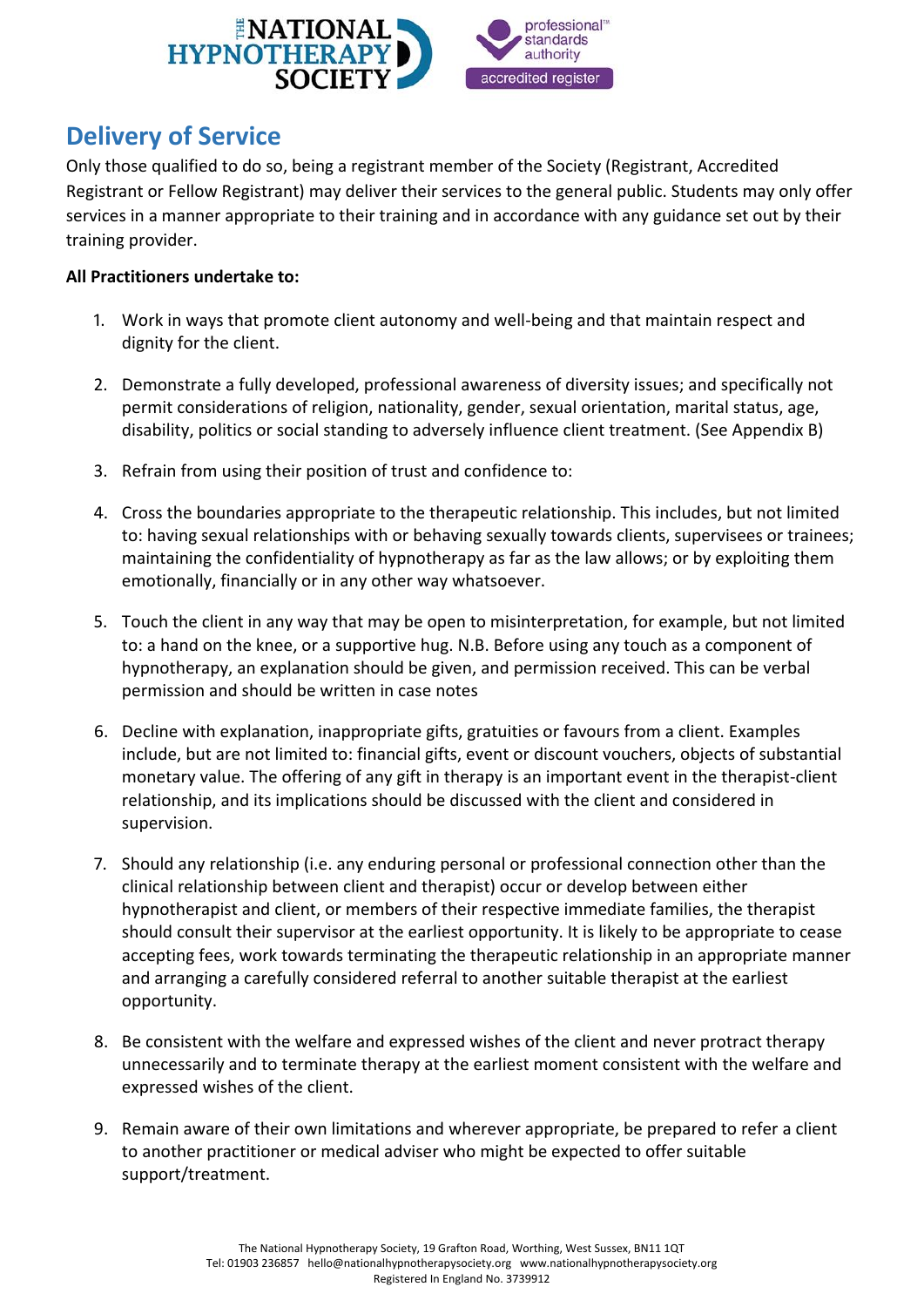

- 10. Ensure that wherever a client is seeking assistance for the relief of physical symptoms, that unless having already done so, the client is advised to consult a registered medical practitioner. Practitioners should not attempt to diagnose physical symptoms unless they have undergone relevant medical training in diagnostics.
- 11. Accept that any client referred to them by a registered medical practitioner (or other relevant agency) remains the clinical responsibility of the medical practitioner (or agency). This may involve agreement on any responsibility to agree to keep that medical practitioner (or agency) suitably informed of the client's progress; i.e. unless the client has given permission for the release of such information, feedback should take the form of general comments as to progress rather than the provision of specific details. Practitioners should also be prepared to share information previously agreed with the client necessary for the continuing support/treatment of clients by other healthcare professionals, where there is an overlap or hand-over of care.
- 12. Take all reasonable steps to ensure the safety of the client and any person who may be accompanying them.
- 13. Deliver therapeutic services in an appropriate way. Face to face is the preferred methodology of the Society, although we recognise that online mediums can be suitable as long as there is no harm to the client. (See Appendix C)

# <span id="page-6-0"></span>**Advertising, Display of Credentials and Use of Specific Titles**

- 1. Ensure that all advertising, no matter in what form or medium it is placed, represents a truthful, honest and accurate picture of themselves, their skill-base, qualifications and facilities and that any claims for the successful outcome of treatments (in whatever format) shall be based upon verifiable, fully documented evidence.
- 2. Ensure that all advertising shall comply with the UK Code of Broadcast Advertising (BCAP Code), in accord with the Advertising Standards Authority (ASA) and to make available all such literature to the Society on request.
- 3. Display only valid qualifications and certificates issued in respect of relevant training courses and events, or certificates of registration, validation or accreditation as issued or awarded by relevant professional bodies.
- 4. Refrain from advertising any pending accreditation, approval or membership grade until such accreditation or membership is actually granted.
- 5. Ensure that an academic doctorate cannot be confused by clients with medical qualification unless the practitioner possesses such qualifications.
- 6. Follow advertising guidance for therapists when using specific titles (see appendix A).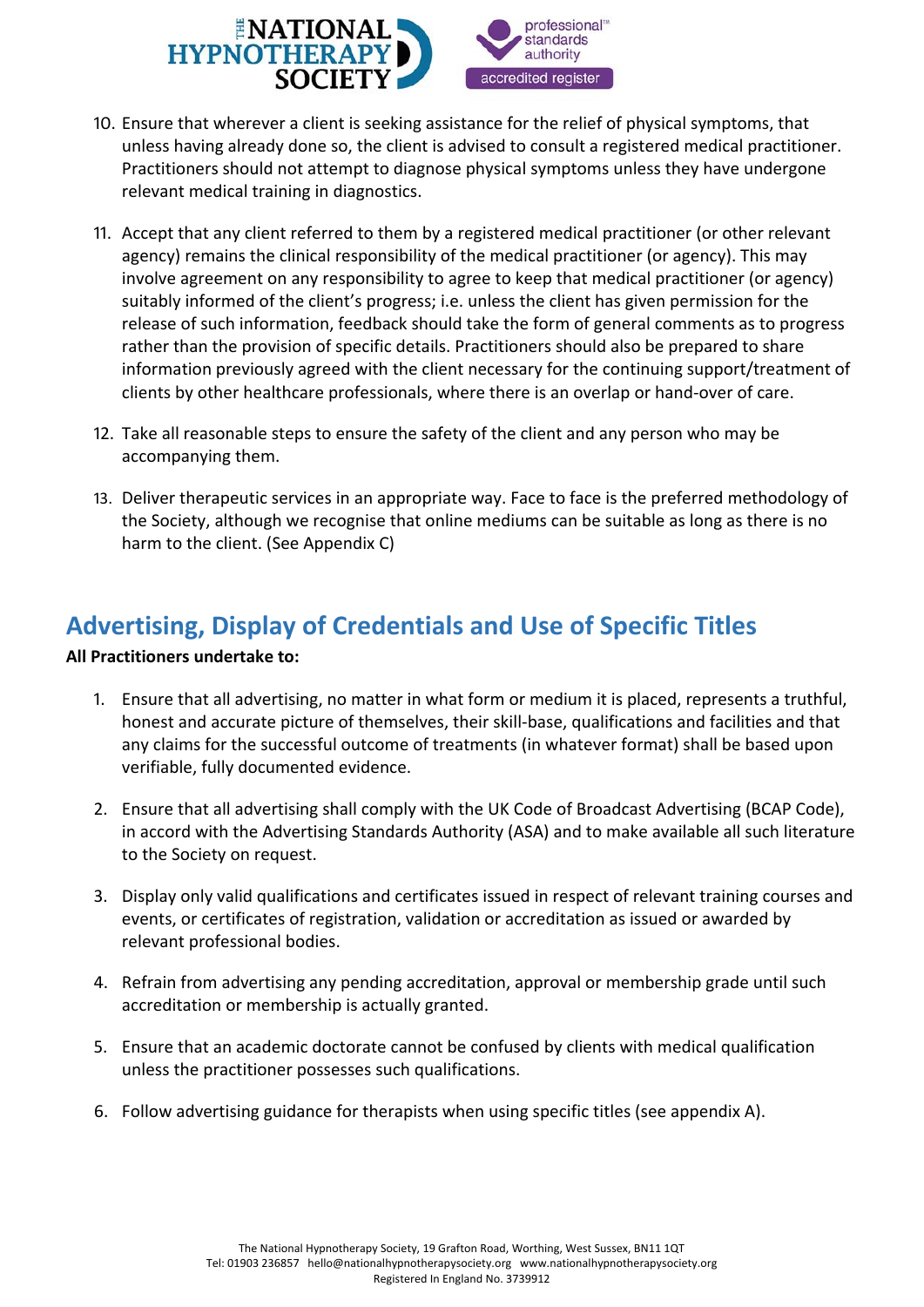

# <span id="page-7-0"></span>**Confidentiality, Maintenance of Records and Recording of Sessions**

- 1. Maintain strict confidentiality within the client/hypnotherapist relationship, always provided that such confidentiality is neither inconsistent with the therapist's own safety or the safety of the client, the client's family members or other members of the public, nor in contravention of any legal action (i.e. criminal, coroner or civil court cases where a court order is made demanding disclosure) or legal requirement (e.g. Children Acts). Further information can be found in the <https://nationalhypnotherapysociety.org/about-us/code-of-ethics/safeguarding-policy>
- 2. Ensure that client notes and records be kept secure and confidential and that the use of computer records conforms with the terms of the Data Protection Act (GDPR) and guidance from the Information Commissioners Office (ICO). If a member is keeping digital notes or data about anyone they may need to register with the ICO as the person responsible for doing so in the nature of business. Individuals should check whether they are required to register <https://ico.org.uk/for-organisations/data-protection-fee/self-assessment/> Manual records should be locked away when not in use and those held on computer should be password protected.
- 3. Client records (paper files, laptops) should be kept in a locked cabinet/briefcase within a secure property. If transporting client files outside of practice premises this must be done in a locked container. Any client records that have to be left temporarily in a car should be in a secure, locked container and locked in the car boot. Electronic files should be kept secure behind password enabled software, and that password should be changed regularly.
- 4. Recognise that case notes must be taken, and the maintenance of case notes should include personal details, history, frequency of sessions, session progress notes and a copy of any signed contract. Any referrals, escalations to external parties/supervisor or significant events/concerns should be recorded within case notes.
- 5. Obtain written permission from the client (or if appropriate, the client's parent/s or legal guardian/s) before either digitally or electronically recording client sessions, or discussing undisguised cases with any person other than a supervisor. A supervisor's advice must be sought if suitably disguised references to actual clients are to be published in print or online, and where required should be with the client's permission. With particular reference to the use of CCTV or similar equipment, all clients must be fully informed when such equipment is in operation and as above, written permission must be obtained prior to the commencement of any client session.
- 6. Advise the client that anonymised cases may sometimes be used for the purposes of academic assessment, individual and peer supervision or the supervision and/or training of hypnotherapists; and refrain from using such material should the client indicate a preference that it should not be used for these purposes.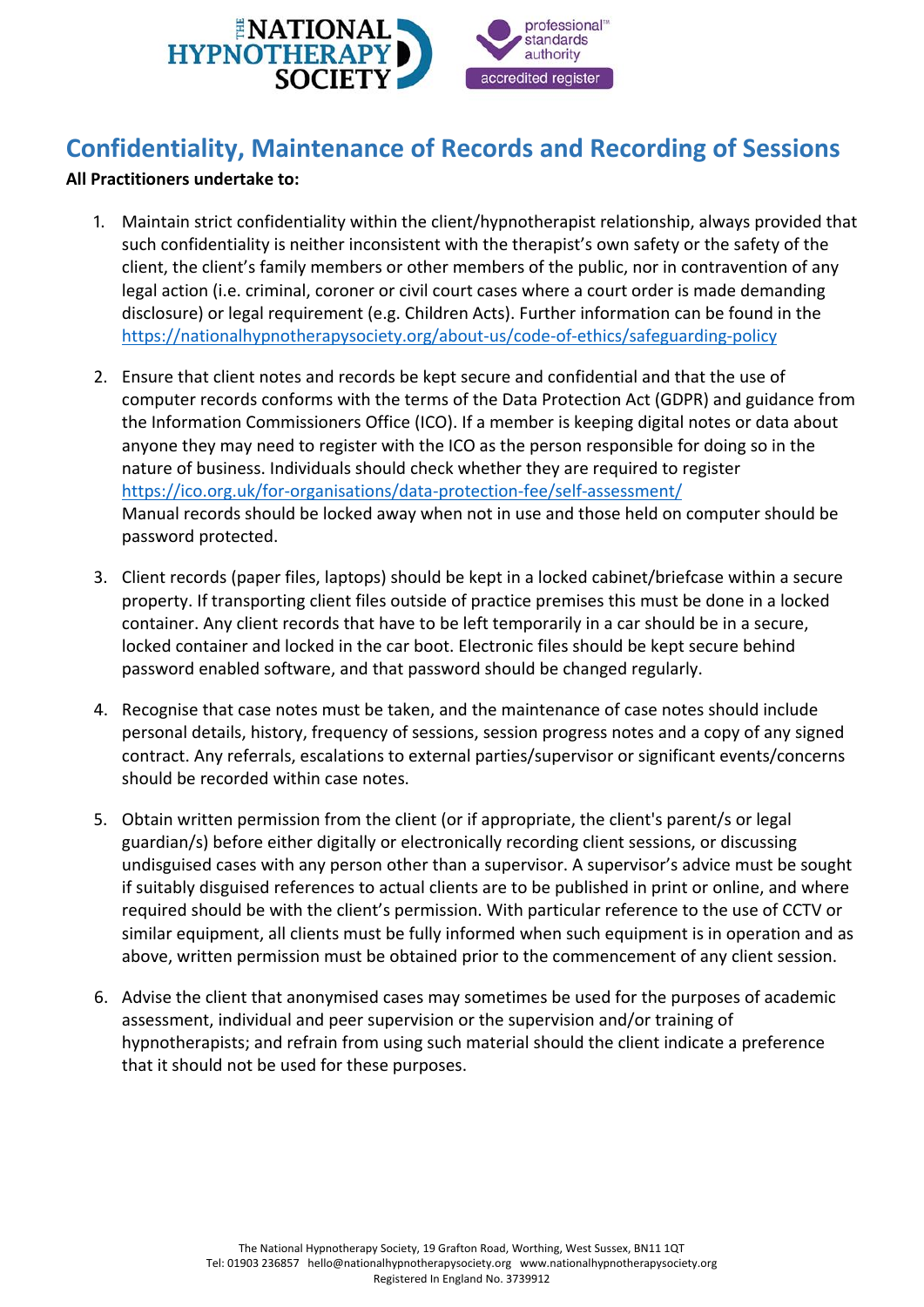

# <span id="page-8-0"></span>**Continuing Professional Development (CPD) and Supervision**

#### **Regarding CPD, all Practitioners undertake to:**

- 1. Maintain or improve their level of skills and professional competence in an appropriate manner commensurate with their vocations.
- 2. Maintain a varied Continuing Professional Development programme and completed to current Society requirements for registrant members.
- 3. Ensure that their CPD enhances their professional practice and improves the service provided to clients. It is important to keep up to date with new developments relevant to practice.
- 4. Complete CPD in accordance with current Society guidance per 12-month period, keeping theoretical and practical knowledge and skills up to date by learning more about their discipline and learning more about how to work as a professional practitioner, including any new legislative requirements.
- 5. Complete CPD in a range of activities.
- 6. Have formal one to one supervision in place obtained from a suitably qualified and trained supervisor. Attendance should be commensurate with practice hours and/or client group. In addition, peer and group supervision is acceptable depending upon the therapist's level of experience and/or client group.

Further CPD guidance can be found at [https://nationalhypnotherapysociety.org/members/continuing](https://nationalhypnotherapysociety.org/members/continuing-professional-development)[professional-development](https://nationalhypnotherapysociety.org/members/continuing-professional-development)

#### **Regarding supervision, all practitioners undertake to:**

- 1. Ensure that clients with presenting issues outside of a practitioner's scope of ability, are discussed in supervision and where appropriate referred to another practitioner.
- 2. Ensure a written contract is provided from the supervisor.
- 3. Maintain confidentiality of clients within the arrangement.
- 4. Not engage in any dual relationship when seeking supervision. Examples of dual relationship can be found in the members area of the website.
- 5. Keep a record of supervision hours.

Further Supervision guidance can be found at <https://nationalhypnotherapysociety.org/members/supervision>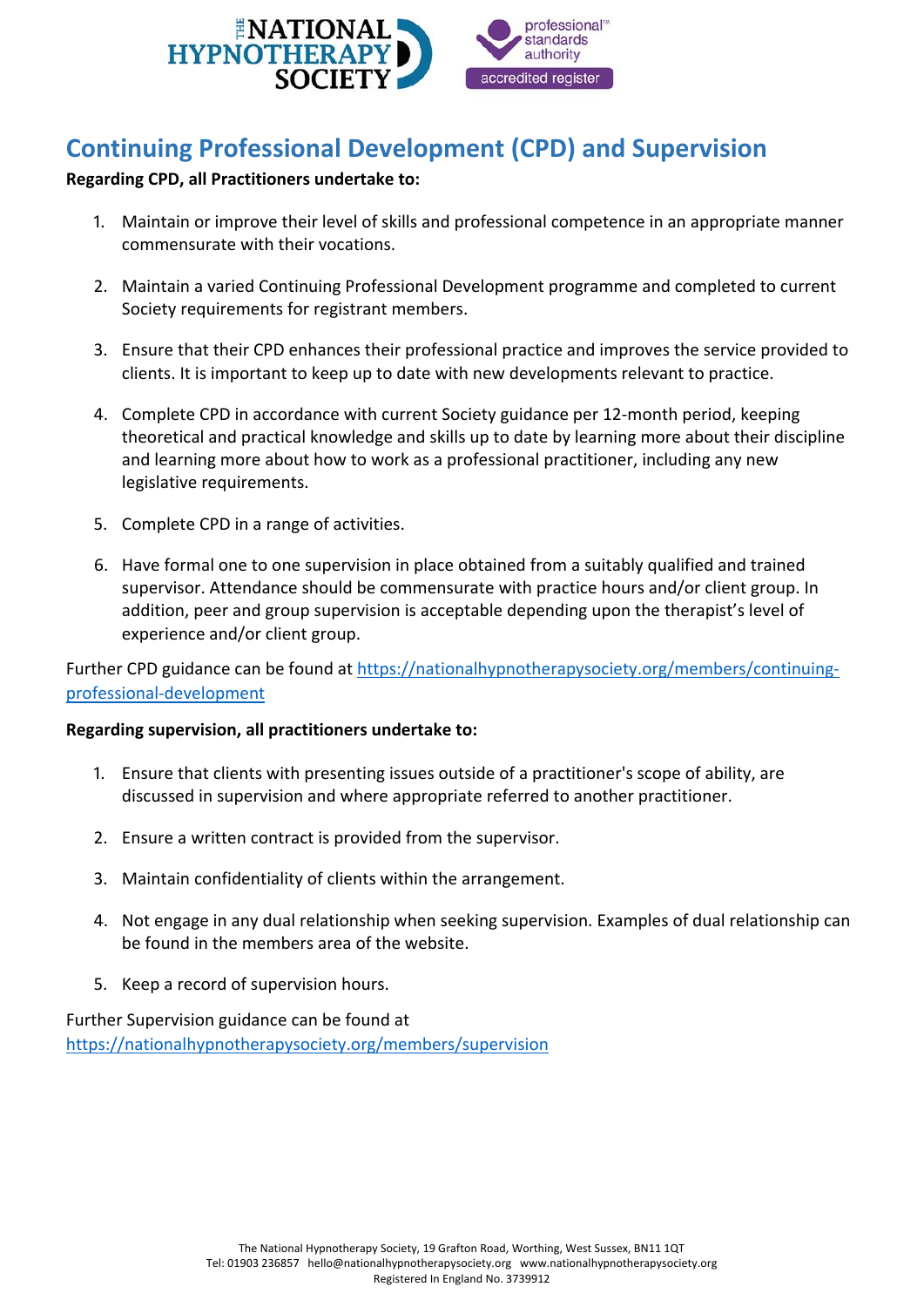

# <span id="page-9-0"></span>**Treatment of Minors and Those Classified as Persons with Special Needs or Vulnerabilities**

- 1. Identify when there is a need for another person to be present when you are assessing or caring for a client, and make appropriate arrangements for this to happen. If the client is a child under the age of 16, another person should always be present. This may be someone with parental responsibility. This might also be appropriate if the client is an adult at risk. Clients might also ask to have someone to be with them when they are being assessed or cared for. You also have the right to decide whether, in the best interests of yourself and the client, another person should be present, even if the client has not asked for this. Members must hold a current Full Disclosure DBS certificate if they wish to work with children and young persons. Full details of how to obtain a DBS can be found in the members area of the website.
- 2. Ensure that methods of communication are monitored where a client is a child or young person. It is not sufficient to assume that a text message, email or other non-immediate form of communication has been understood or received in a timely manner. Where a client may be at risk, direct communication (face to face or by telephone contact) is required.
- 3. Offer a proactive service which must include following up on any advice or recommendations given to seek further help e.g. medical intervention, and to inform the parents, legal guardian and/or General Practitioner if the client is at risk of harm.
- 4. Diligently follow any escalation process required for any contracted work. When in private practice, escalate any concern of risk of harm to the parents, legal guardian and/or General Practitioner as appropriate.
- 5. Obtain further knowledge and training specialised in working with children and young people.
- 6. Ensure supervision is obtained from a supervisor with experience of, and preferably specific training in working with children and young people.
- 7. Ensure note taking for clients who are children and young people includes: dates of any significant events, dates of any escalation and referrals (including when taken to supervision), who referrals are made to, and follow up action taken. Expect these notes to be provided to the Society in the event of any complaint.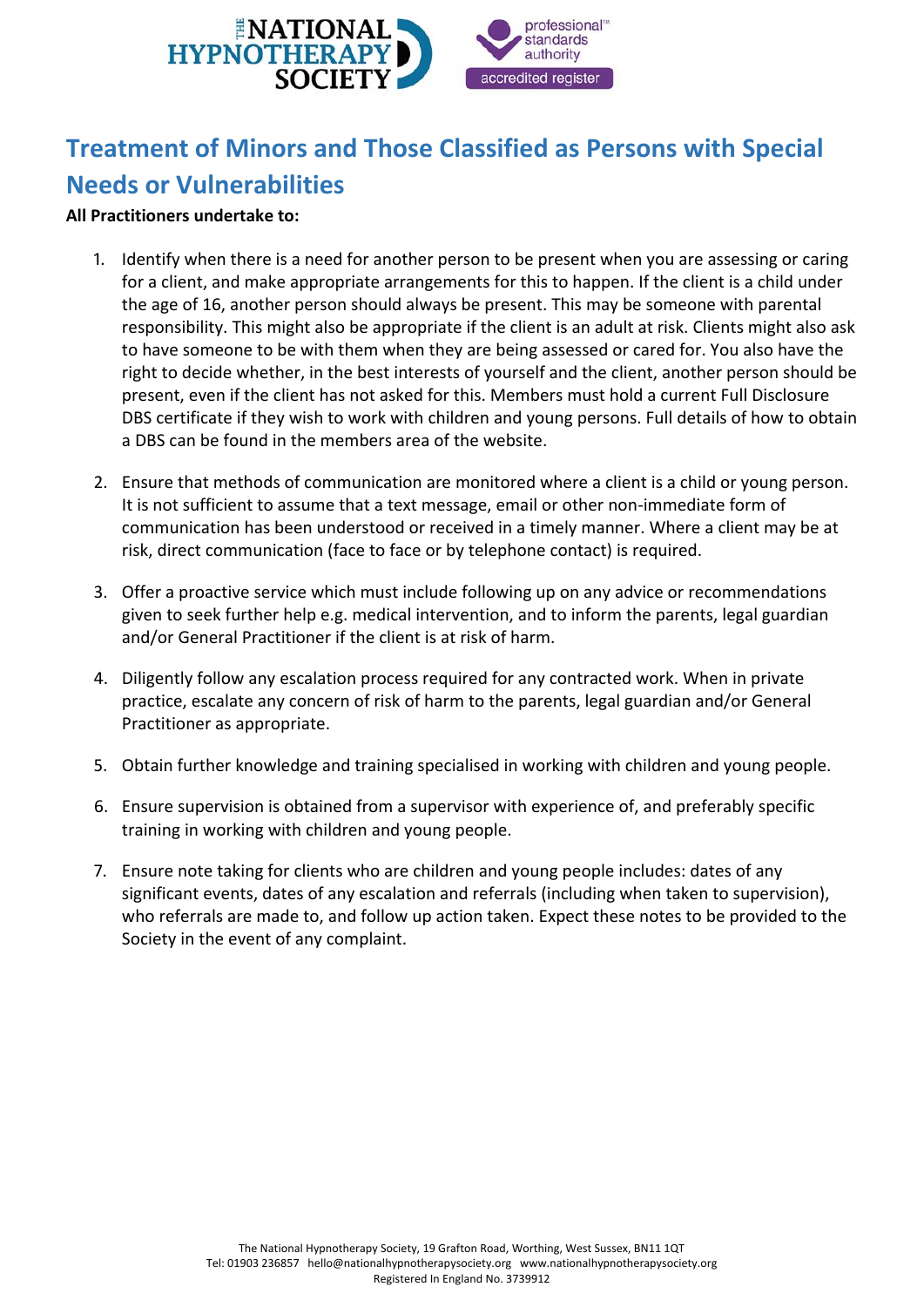

### <span id="page-10-0"></span>**General Conduct**

#### **All Practitioners undertake to:**

- 1. Conduct themselves at all times in accord with their professional status and in such a way as neither undermines public confidence in the process or profession of hypnotherapy, nor brings it into disrepute, being aware of professional and personal boundaries.
- 2. Members are required to cooperate with the Society's complaints process for the time being in force; to provide the Society with evidence requested as part of a complaints process, and to attend and cooperate with complaints hearings when necessary.
- 3. Never publicly criticise, malign or professionally obstruct another member of the profession, unless there is an issue of public protection and concern which should be addressed through a properly constituted complaints procedure.
- 4. Respect the status of all other medical/healthcare professionals and the boundaries of their professional remits.
- 5. Ensure that they maintain the highest level of communication with clients (avoiding abbreviation and shorthand) whether by telephone; email; text or any other social media messaging service (Facebook; WhatsApp). See (Appendix C).

### <span id="page-10-1"></span>**Research Ethics**

**For all practical purposes, where research directly involves clients or trainees, all clauses within the Code of Ethics are applicable. In addition, researchers should:**

- 1. Accept that all participation by research subjects is on a purely voluntary basis. No pressure of any type should be exerted in order to secure participation. Payment must not be an inducement if the research involves participants in taking risks beyond that taken in the normal course of the participant's everyday life.
- 2. Ensure that proper consent has been obtained prior to the commencement of any research project. This is especially so in the case of minors or persons with special needs. N.B. This does not apply where general research of a purely statistical nature is carried out. In longitudinal research, consent may need to be repeated at intervals.
- 3. Make clear to the participant at the outset that initial consent does not negate their right to withdraw at any stage of the research.
- 4. Maintain complete openness and honesty with regard to both the purpose and nature of the research being conducted.
- 5. Consider any potential adverse consequences to participants as a result of any intended research project and be ready to signpost should support be required.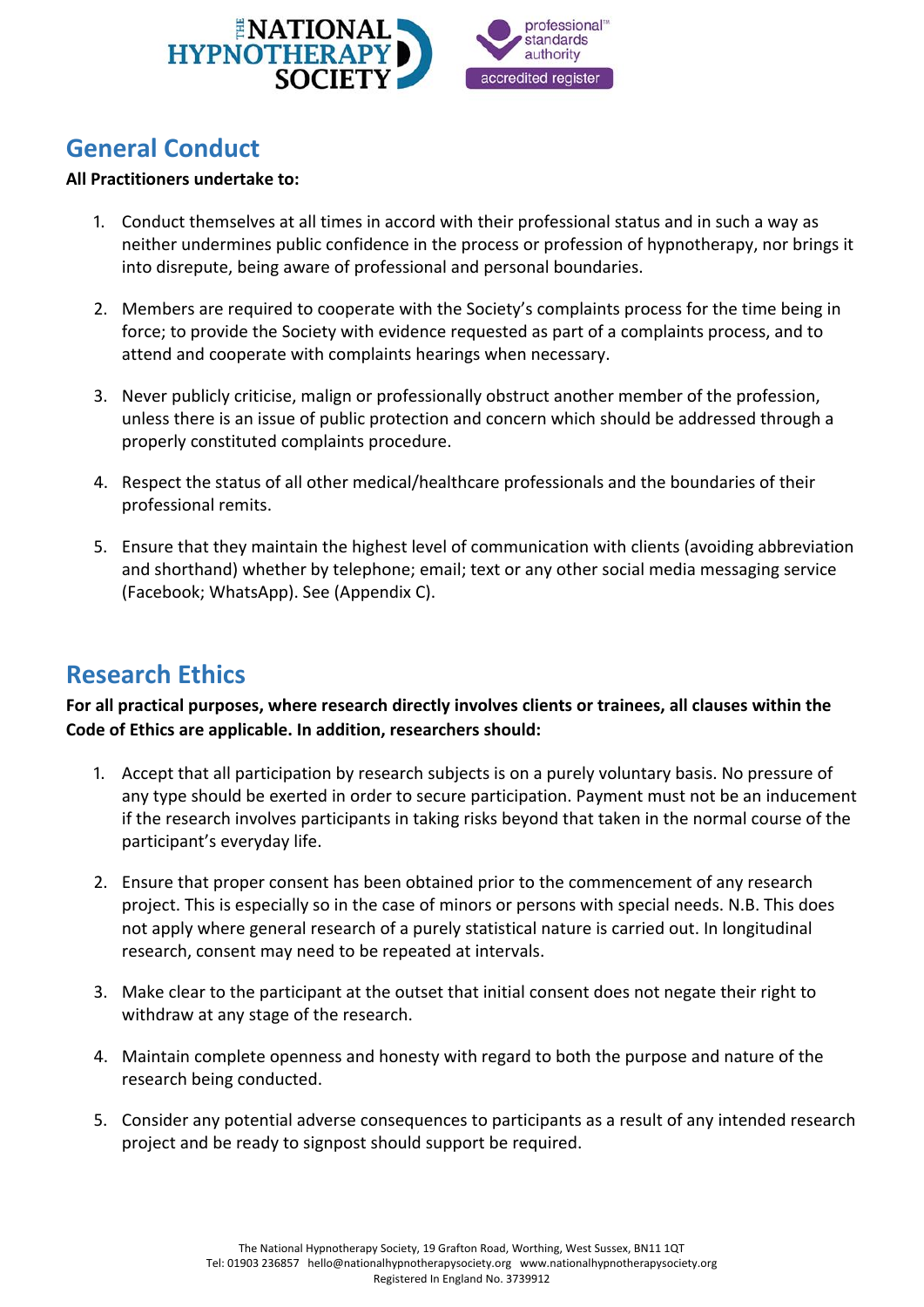

- 6. Accept that if, during research, a participant exhibits or presents a condition they seem unaware of, then the researcher has a duty to inform the subject of that, and advise the participant if they believe their continued participation may jeopardise their future well-being.
- 7. Provide, where relevant, for the ongoing care of participants with regard to any adverse effects that might arise as a consequence of and within a reasonable time period after, their involvement within any research project.
- 8. Understand and act upon the principle that the privacy and psychological well-being of the individual subject is always more important than the research itself.

### <span id="page-11-0"></span>**Training Ethics**

#### **All Practitioners and Practices (all members either individual, training provider or organisational) undertake to:**

- 1. Ensure that any training they offer meets commonly accepted standards, with tutors appropriately qualified to teach the subject matter. Further guidance about general course standards can be found on the website with specific information about training standards for accredited courses here.
- 2. Communicate clearly whether or not the training on offer is in itself sufficient to lead to professional registered status as a hypnotherapist according to the National Hypnotherapy Society Standards, as distinct from specialist further training or continuing professional development.
- 3. Clearly and honestly communicate and explain any accreditation or approval given to their training courses to their students or potential students.
- 4. Refrain from advertising any pending accreditation, approval or organisational membership until such accreditation or membership is actually granted.
- 5. Deliver only a course which is entirely their own intellectual property (unless under specific written licence from the copyright holder), at all times refraining from plagiarism.
- 6. Not participate directly or indirectly (e.g. as a course tutor, marker, promoter, manager, interviewer etc.) in any training which does not meet all the above Training Ethics criteria.
- 7. Make students aware of the importance of the Accredited Register programme as the benchmark of safe and ethical practice in order to protect the public. Advice should be given to join an Accredited Register.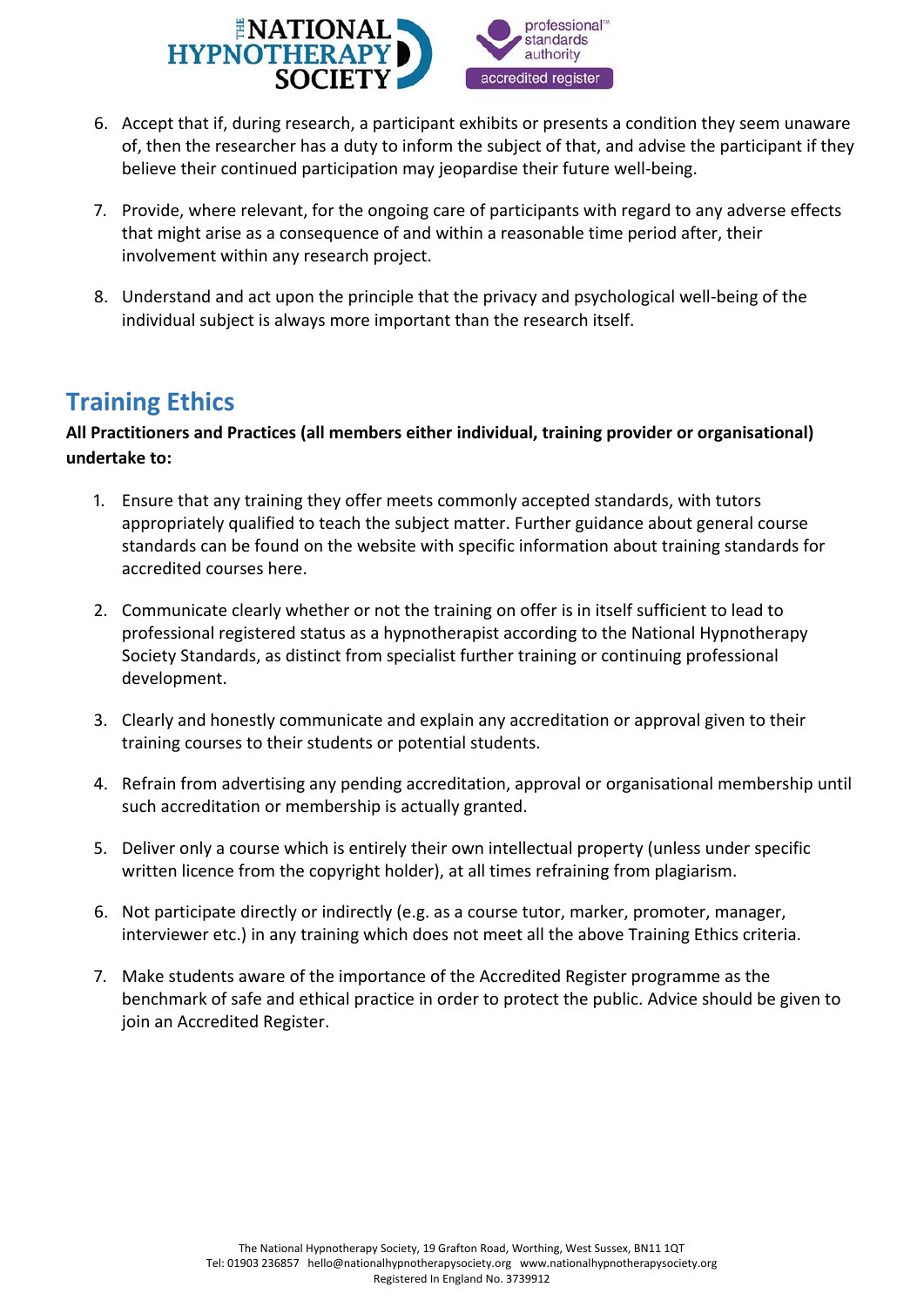

### <span id="page-12-0"></span>**Non-Registrant Members**

The Society classes non-registrant members as those that are either a student or non-registrant member. Non-registrants, and those who are not in practice through non-compliance with Society procedures or those taking a career break, should follow all guidance issued by the Society and must not work with clients unless formally supervised during training.

### <span id="page-12-1"></span>**Relationship with the Society**

- 1. Notify the Society, in writing, of any change in the name, contact address, telephone number or email address, of their practice at the earliest convenient moment and in any event within 14 days of the change taking place.
- 2. Inform the Society, in writing, of any alteration in circumstance which would affect either their position or ability as practitioners.
- 3. Inform the Society, in writing, of:
- 4. Any complaint of which they are aware made against them
- 5. Any disciplinary action taken against them by any other professional body
- 6. (i) any criminal offence for which they have been arrested, ensuring that the Society is updated as the progress of the case (ii) any criminal convictions
- 7. Make available all relevant information requested as a result of investigation by any complaints process of which the Society is a signatory or in which it participates, without hindrance (whether implied or actual) or unreasonable delay and comply fully with all reasonable requests. As an Accredited Register holder, the Society may share the above information with other Accredited Register holders in the interest of public safety under the Standard 10e policy.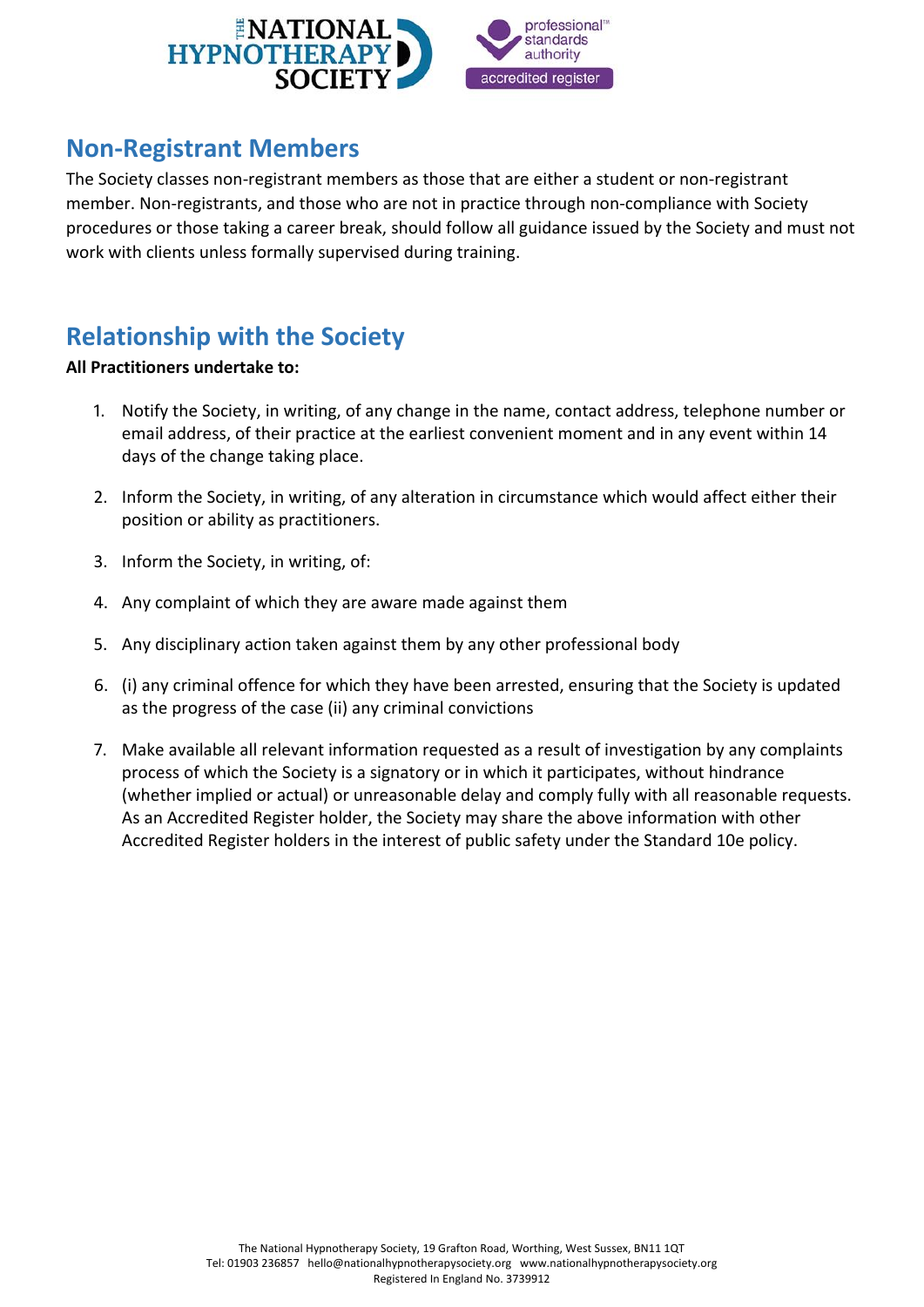

# <span id="page-13-0"></span>**Appendix A: The Use of Special Titles**

The National Hypnotherapy Society sometimes receives applications from therapists who utilise the titles "Dr."; "Reverend"; or "Professor".

Legally, the title "Dr." may be used in the UK EITHER by the holder of a medical "doctorship", i.e. a licensed medical practitioner; OR by the holder of a doctorate – i.e. someone who has been awarded the highest category of academic postgraduate degree, e.g. a D.Phil, PhD, etc., whether from a UK institution or a foreign body.

The title "Reverend" may be used by a Minister of Religion, ordained by the internal rules of his or her religious body, whether UK based or foreign.

The title "Professor" may be used by the holder of a Chair in any subject from a UK Chartered University, by someone awarded the title of Visiting Professor, or by an Emeritus Professor. And may also be a lesser title related to someone who teaches any subject in a foreign university or college, i.e. equivalent to "lecturer."

However, it is not the job of the Society to enforce the law. The Society's concern is how the use of any Special Title is related to ethical practice as a therapist. There are three fundamental ethical considerations:

- 1. Medical Misdirection The client is led to believe, whether by commission or omission, intended or inadvertent, that the therapist is a licensed medical practitioner in the UK when they are not. This is highly unethical and potentially dangerous, as well as possibly illegal. The Client risks accepting diagnosis and prognosis from the therapist as though it carried the weight of a medical practitioner.
- 2. Misdirection by Relevance The client is led to believe, whether by commission or omission, intended or inadvertent, that the therapist's title is relevant to the practice of their therapy, when it is not. For example, although the therapist makes plain he or she is not a licensed medical practitioner, his or her doctorate is, in fact, in a subject totally unrelated to therapy.
- 3. Misdirection by Quality The client is led to believe, whether by commission or omission, intended or inadvertent, that the therapist's title fulfils the requirements of widely recognised common UK standards, when it does not. For example, the doctorate has been awarded as an honorary title, on the basis of life experience, or from a foreign institution whose standards are far short of those of a UK Chartered University.

The Society cannot, and does not wish to, prevent therapists using Special Titles to which they are legally entitled in their general lives. However, if the therapist wishes to be a professional member of the Society, he or she must adhere to society guidance for using these titles in their role as a Hypnotherapist. This means in all aspects of their clinical practice – initial advertising, business cards, leaflets, websites, and during their consultations.

**The Title "Dr."** MAY be used in a hypnotherapy role if the Hypnotherapist:

• Is a UK licensed medical practitioner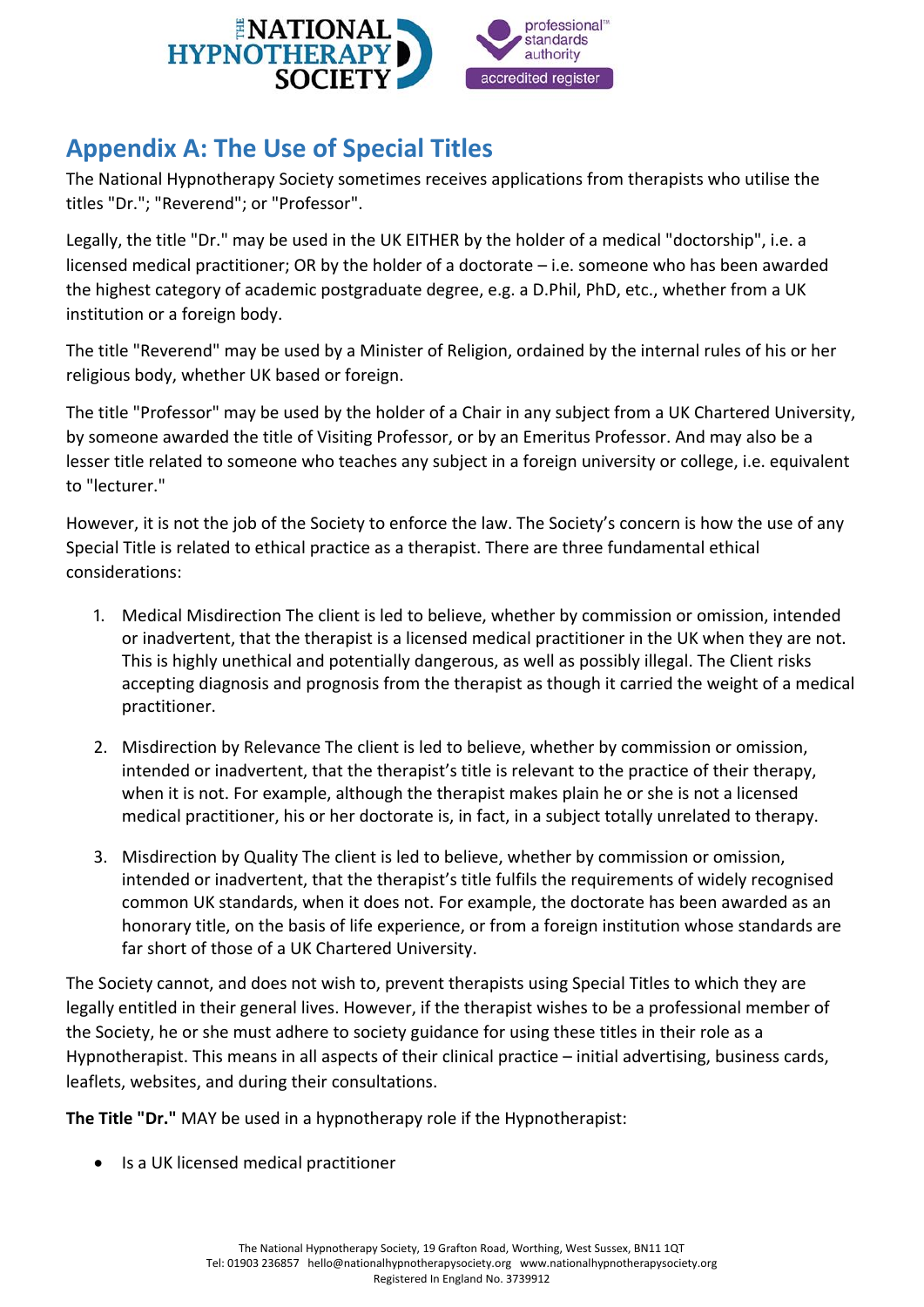

- Holds a doctorate in a subject directly relevant to therapy AND if the doctorate is from a UK Chartered University
- Holds a doctorate in a subject directly relevant to therapy from an academic institution DEEMED EQUIVALENT to that of a UK Chartered University by the Society

But MAY NOT be used in the role as a hypnotherapist:

- If the hypnotherapist holds a doctorate in a subject not relevant to therapy
- If the doctorate is from an institution with lower standards than a UK Chartered University. Life Experience, Non-Accredited by the State, Honorary, and Doctorates that utilise less than the equivalent of three years' full-time study are included in this.
- If the hypnotherapist holds a non-medical doctorship.
- If their advertising in any way implies, by omission or commission, that they are a licensed medical practitioner.
- ONLY if the therapy is being given in a religious context, i.e. as a religious minister, or if the therapist is advertising spiritual or religious therapy.

The Title "Reverend" MAY be used in the role as a hypnotherapist:

- ONLY if the therapy is being given in a religious context, i.e. as a religious minister, or if the therapist is advertising spiritual or religious therapy.
- AND only if the title's origin is fully explained when requested.

The Title "Professor" MAY be used in the role as a therapist:

- ONLY if the title is held by the holder of a Chair from a Chartered UK University or is a visiting professor or an emeritus professor linked to a Chartered UK University, or foreign institution deemed equivalent by the Society AND
- ONLY if the title is related to a subject directly relevant to therapy

#### **Advertising Guidance when using special titles**

Short Adverts (business cards, news & magazine articles, Yellow Pages etc) must EITHER contain the phrases "non-medical doctor" or "not a medical doctorate" OR contain an explanatory phrase such as "doctorate in psychology - non-medical."

Long Adverts (pamphlets, leaflets, websites etc) must contain the phrases "non-medical doctor" or "not a medical doctorate" AND must contain an explanatory phrase or description of the title, e.g. "doctorate in psychodynamic psychology from the University of London"

Consultations: Clients must be informed orally at all initial consultations that the therapist is not a medical doctor. Every effort must be made to ensure that the client is not confused about this issue.

Biographies: If longer advertising contains a biography, provided that the heading "Biography" is used, then the following Special Titles may be listed if fully explained: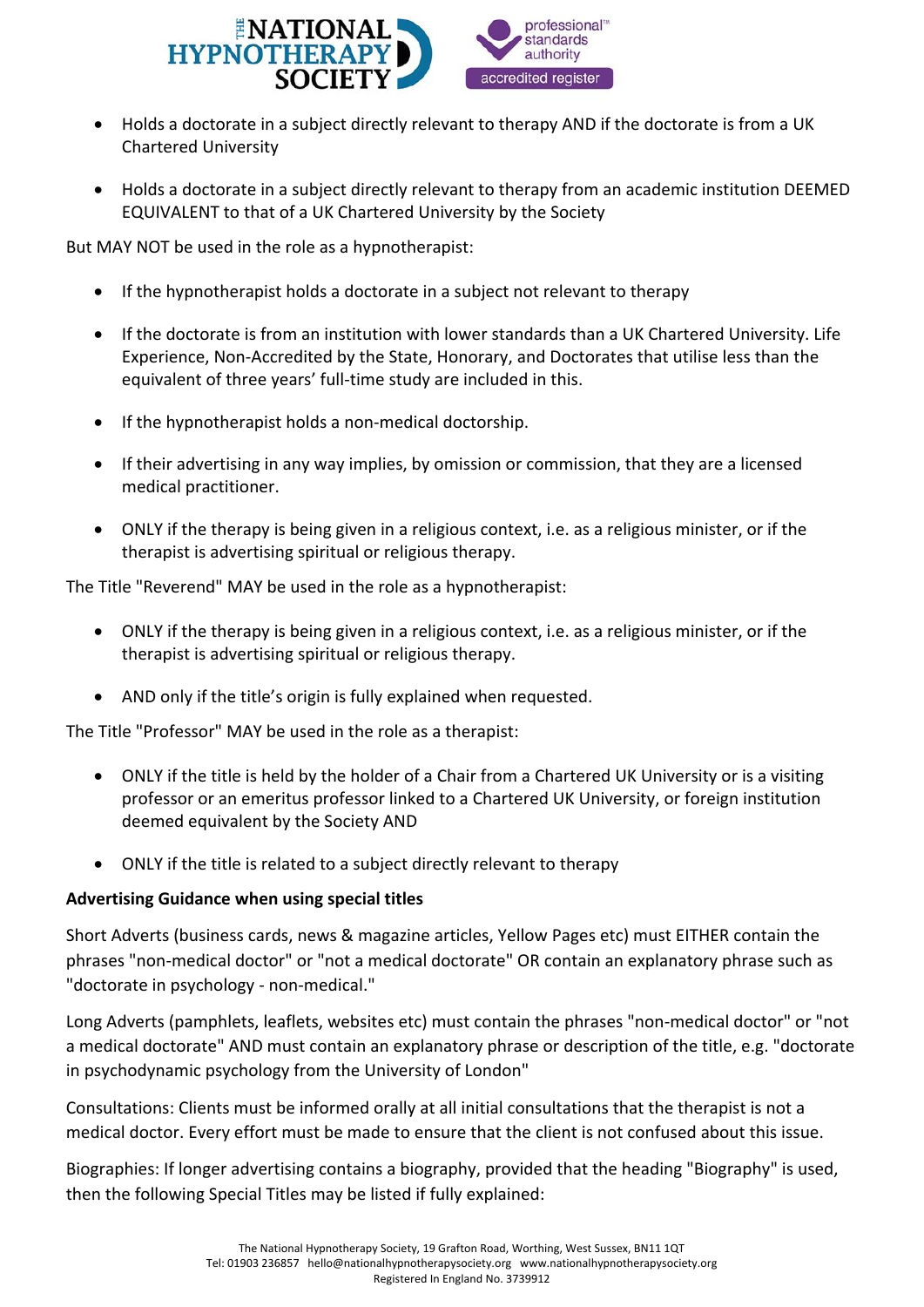

- Doctorates not related to therapy but from UK Chartered Universities or equivalent
- Professorships not related to therapy but from UK Chartered Universities or equivalent

However, these titles must not be used anywhere else in the advertising other than within the text of the biography.

The Title "Reverend" must be fully explained in all longer advertising, including the denomination of the award.

The Title "Professor" must be fully explained in all longer advertising, including the name of the awarding University.

# <span id="page-15-0"></span>**Appendix B: Conversion (Reparative Therapy)**

We take the view that the practice of conversion therapy has no place in the modern world. It is unethical and harmful and not supported by evidence.

Conversion Therapy is the term for therapy that assumes certain sexual orientations or gender identities are inferior to others, and seeks to change or suppress them on that basis.

Sexual orientations and gender identities are not mental health disorders, although exclusion, stigma and prejudice may precipitate mental health issues for any person subjected to these abuses. Anyone accessing therapeutic help should be able to do so without fear of judgement or the threat of being pressured to change a fundamental aspect of who they are.

- 1. The Society respects sexual diversity as part of our approach to diversity, equalities and social responsibility.
- 2. The Society does not consider homosexuality, bisexuality, transsexual and transgendered states, or asexuality to be pathologies, mental disorders or indicative of developmental arrest. These are not 'symptoms' to be treated by hypnotherapists in the sense of attempting to change or remove them. Hypnotherapists must at all times respect the best interests of their clients.
- 3. Practitioners must recognise the limits of their practice, training and experience in issues of sexuality and if necessary refer the client to an experienced therapist for specific help.
- 4. If a practitioner's personal, theoretical or religious beliefs mean that they are unable to work in a non-judgmental way with a lesbian, gay, bisexual or transgender client, or one who identifies as asexual, the client should be referred to another therapist.
- 5. No member should offer hypnotherapy that seeks to change sexual orientation or influence gender identity (SOCE, reparative, conversion or reorientation therapy, or similar therapies by other names).
- 6. Hypnotherapy should not be offered that seeks to eliminate or reduce same sex attraction in clients.

Please contact the Society for further information if necessary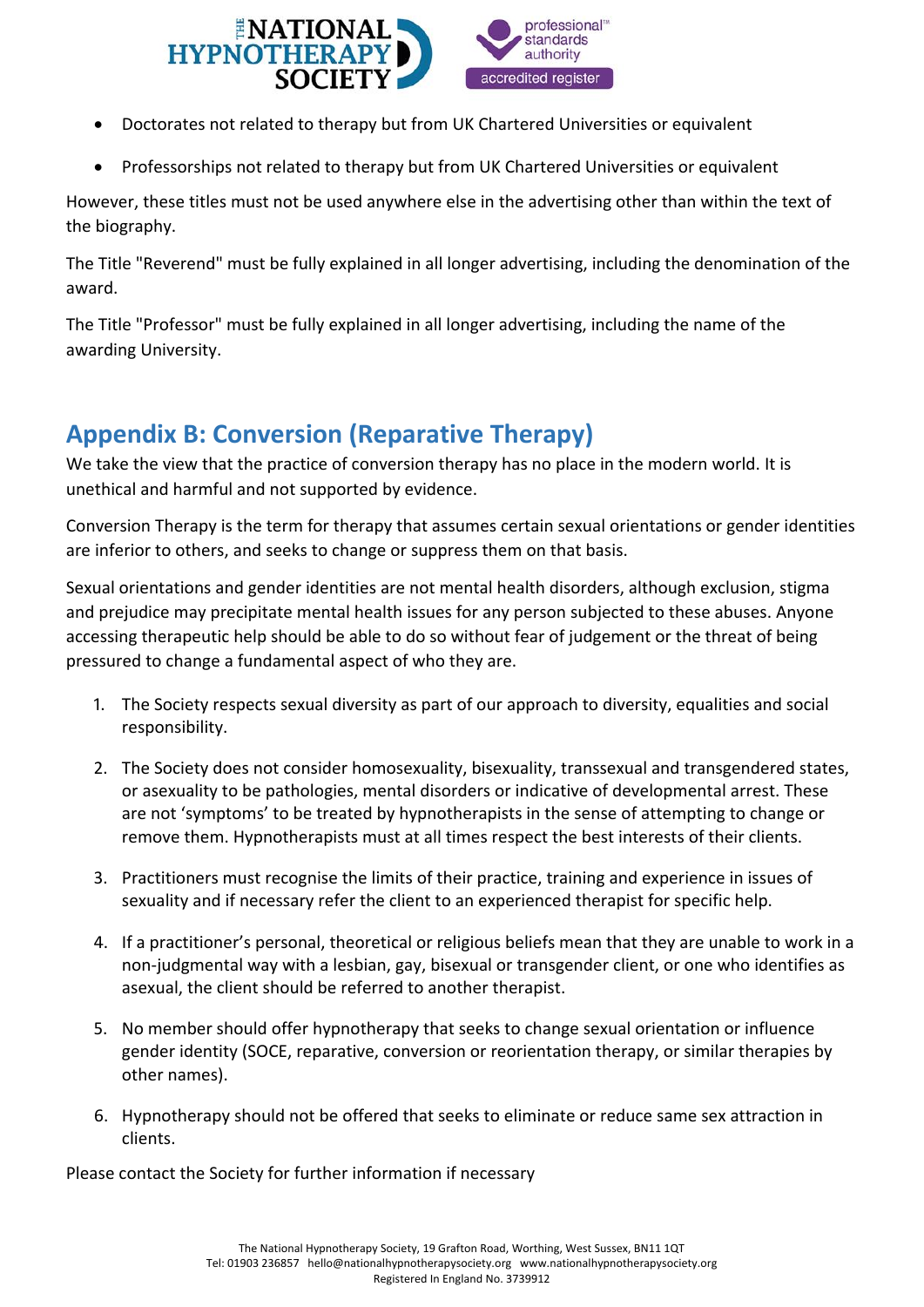

# <span id="page-16-0"></span>**Appendix C: Communications and Social Media**

As a professional association for hypnotherapists the National Hypnotherapy Society is committed to promoting and providing high standards in the practice of hypnotherapy. The Society expects all practitioners to conduct themselves at all times in accord with their professional status and standards. This is principally addressed in the Code of Ethics, but it is recognised that more and more practitioners are using various forms of electronic media including social networking sites; blogs; email, text messaging and SMS; online platforms etc. to communicate with friends, family, professional networks and clients.

There is no doubt that this way of working has some huge benefits, not least access for those who are physically unable to travel or geographically not close enough to the therapist for face-to-face sessions. However, before providing therapy or advice/suggestions via any online platform/text messaging/email the practitioner should have considerations in place to deal with the following:

- Crisis prevention planning and frequency of contact etc. along with practical matters such as charge structure within the original contact.
- The danger that a client may believe he or she has 24-hour accessibility to the therapist.
- The potential for a lack of time for reflection on either party before responding to each other.
- Awareness of potential professional and personal overlap by the careful and restrained use of social media such as Twitter, Facebook etc.
- When using Facebook or other social media platforms, personal accounts must be kept private from public viewing by making use of privacy levels according to the specific social media platform. Additional and separate user accounts for professional purposes and use, should be used.
- When using any online platform, software, technology or app to offer client services, it is important only to use platforms which are secure in terms of data protection, breaches of confidentiality, hacking and data storage. Members are required therefore to take all reasonable steps to ensure that client data and confidentiality are secured, and follow all guidance issued by the Information Commissioner's Office

Please note that the Society cannot prescribe, or proscribe, any particular platform due to the large number of platforms available and the constantly changing profile of those platforms

• There is no guarantee of delivery using electronic communications and it is advisable to gain confirmation of receipt

Whilst offering or delivering hypnotherapy via any online/social media platform the practitioner must be aware of their duty to follow the Code of Ethics.

Practitioners must also be aware that open online platforms and group chats such as forums, are not appropriate for discussing client work and do not replace the need to have formal supervision. Practitioners must be aware clients may still be able to identify themselves even though you may disguise names.